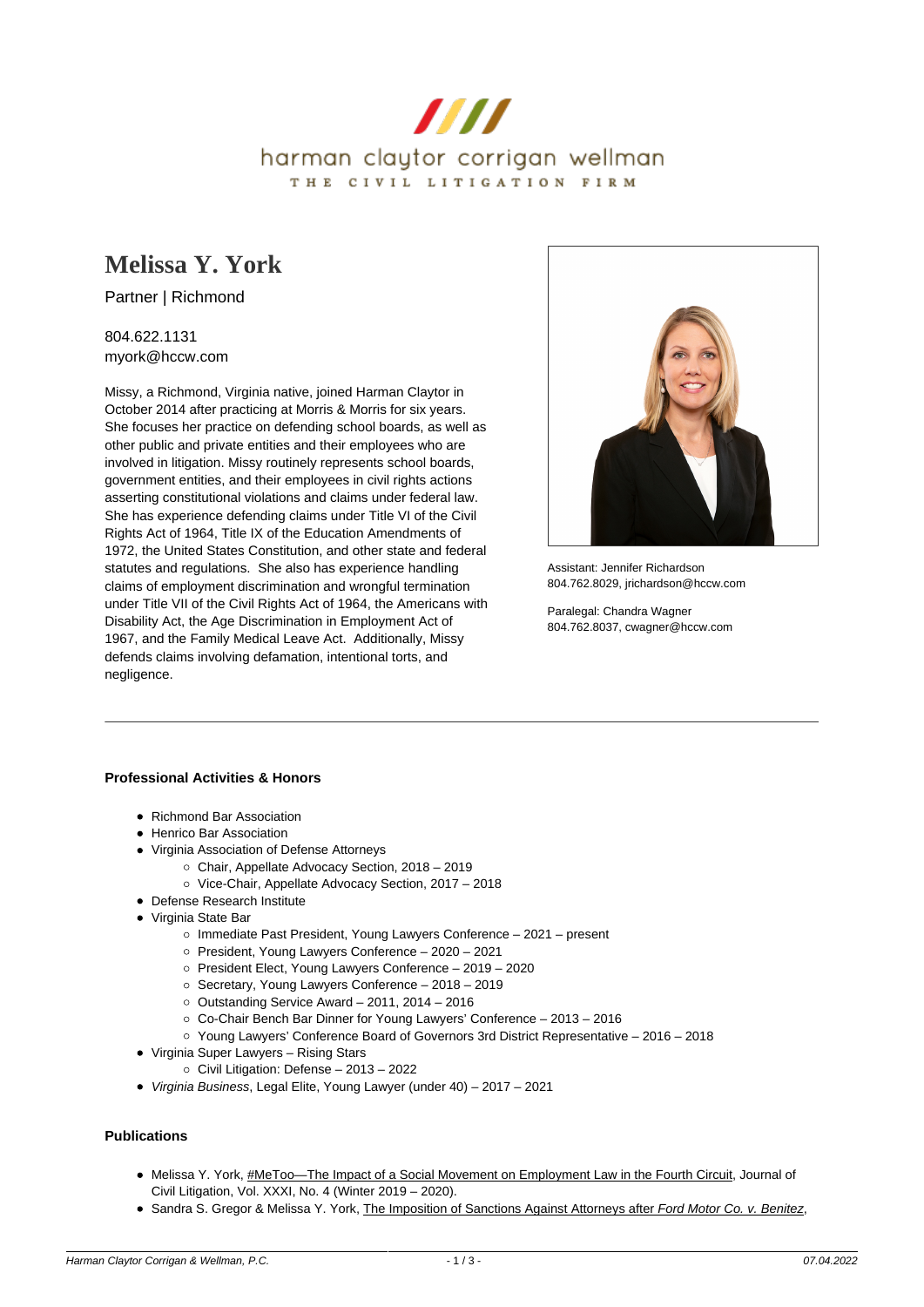## **Reported Cases**

- Western Star Hospital Authority, Inc. v. City of Richmond, et al., 986 F.3d 354 (4th Cir. 2021)
- Hanover County Unit of the NAACP v. Hanover County, et al., 461 F. Supp. 3d 280 (E.D. Va. 2020)
- Kessler v. City of Charlottesville, et al., 441 F. Supp. 3d 277 (W.D. Va. 2020)
- PBM Nutritionals v. Lexington Ins. Co., 283 Va. 624, 724 S.E.2d 727 (2012)
- Wintergreen Partners, Inc. v. McGuireWoods, LLP, 280 Va. 374, 698 S.E.2d 913 (2010)

#### **Representative Experience**

- Successfully defended School Board, former interim superintendent, and former superintendent on claims of race discrimination in violation of 42 U.S.C. § 1981, tortious interference with contract, and common law conspiracy, resulting in dismissal of the complaint.
- Successfully defended school board administrative employee for claim of malicious prosecution under 42 U.S.C. § 1983 arising out of charges filed against a subordinate employee, resulting in dismissal of the complaint.
- Summary judgment for city in a case by a former employee who alleged race discrimination and retaliation in violation of 42 U.S.C. § 1981, as well as violations of the 1st Amendment and the Virginia Fraud Against Taxpayers Act.
- Summary judgment for School Board in three companion cases in state court filed by former teachers who alleged that they should have been paid during the pendency of their post-termination grievance.
- Successfully defended School Board on claims of violations of First and Fourteenth Amendment Rights and of the Equal Educational Opportunities Act arising out of school names.
- Authored Amicus Curiae Brief successfully arguing that there can be no cause of action for negligent hiring or negligent retention for conduct that occurs after the termination of the employment relationship.
- Successfully defended school board against claims brought by a former employee for violations of Title VII and the Age Discrimination in Employment Act, resulting in summary judgment.
- Successfully defended an ambulance authority against a competitor's request for preliminary injunction to compel the grant of a license to operate within the jurisdiction, as well as the substantive claims of antitrust and constitutional violations, resulting in dismissal of the Complaint.
- Successfully defended school board, school superintendent, and various school board employees against claims brought by a student for violation of 42 USC § 1983, resulting in dismissal of the Complaint.
- Successfully defended school board against an unsuccessful bidder's request for preliminary injunction to stop construction on a contract awarded pursuant to the Virginia Public Procurement Act.
- Defense verdict after a jury trial for a town manager against claim of battery arising out of a verbal altercation with a town resident.
- Successfully defended school board and school superintendent against claims brought by an employee for violation of Title VII and 42 USC § 1983, resulting in dismissal of the Complaint.
- Successfully defended school principal and division director of testing against claims brought by a former employee for a liberty interest violation and defamation, resulting in summary judgment.
- Successfully defended school board in a due process appeal arising out of the implementation of an individualized education plan.
- Successfully defended school board, superintendent, and school board member against claims of defamation and breach of contract, resulting in dismissal of the Complaint.
- Successfully defended school board and director of student services against claims of violation of the Virginia Public Procurement Act and tortious interference with contract, resulting in dismissal of the Complaint.
- Successfully defended town against claims of wrongful burial, resulting in dismissal of the Complaint.
- Successfully defended former chief of police against claims of conspiracy, tortious interference, and defamation, resulting in dismissal of the Complaint.
- Successfully defended maintenance company against claims from a former apartment tenant for violations of the fair housing act, resulting in dismissal of the Complaint.
- Successfully defended school superintendent, assistant principal, and director of communications against claims from a former employee for defamation, resulting in dismissal of the Complaint.
- Successfully defended rehabilitation center against claims of a former employee for violation of Title VII, resulting in dismissal of the Complaint.
- Defense verdict based on contributory negligence as a matter of law in a personal injury case arising out of a motor vehicle accident.
- Defense verdict after a jury trial in a personal injury case arising out of a motor vehicle accident involving a car and bicycle.
- Successfully defended manufacturer of HVAC equipment in a products liability case.
- Successfully defended trucking company and its driver in a personal injury case arising out of a motor vehicle accident.
- Successfully defended premises owner in a personal injury case arising out of a slip and fall.